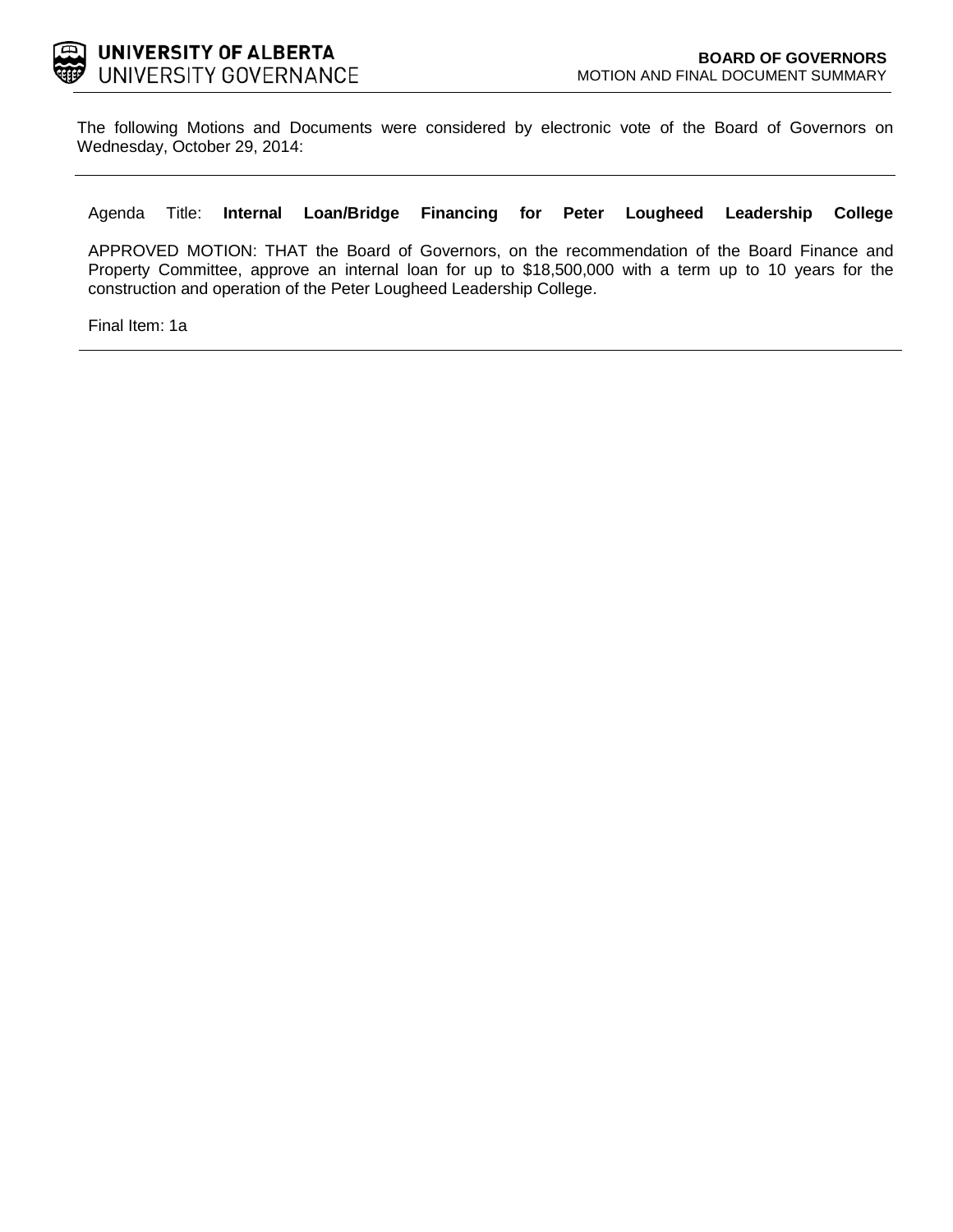<span id="page-1-0"></span>

Item No. 1a

## **OUTLINE OF ISSUE**

## Agenda Title: **Internal Loan/Bridge Financing for Peter Lougheed Leadership College**

**Motion**: THAT the Board of Governors, on the recommendation of the Board Finance and Property Committee, approve an internal loan for up to \$18,500,000 with a term up to 10 years for the construction and operation of the Peter Lougheed Leadership College.

| <b>Item</b>             |                                                                    |
|-------------------------|--------------------------------------------------------------------|
| <b>Action Requested</b> | $\mathbb{Z}$ Approval Recommendation Discussion/Advice Information |
| Proposed by             | Facilities and Operations & Finance and Administration             |
| Presenter               | Phyllis Clark, Vice-President, Finance and Administration          |
| Subject                 | Internal Loan for Peter Lougheed Leadership College                |

### **Details**

| Responsibility                  | Finance and Administration                                                                                                                                                                                                                                                                                                                                                                                                                                                                                                                                                                                                                                                                  |  |  |  |  |
|---------------------------------|---------------------------------------------------------------------------------------------------------------------------------------------------------------------------------------------------------------------------------------------------------------------------------------------------------------------------------------------------------------------------------------------------------------------------------------------------------------------------------------------------------------------------------------------------------------------------------------------------------------------------------------------------------------------------------------------|--|--|--|--|
| The Purpose of the Proposal is  | This internal loan supports the construction of the Peter Lougheed                                                                                                                                                                                                                                                                                                                                                                                                                                                                                                                                                                                                                          |  |  |  |  |
| (please be specific)            | Leadership College (PLLC).                                                                                                                                                                                                                                                                                                                                                                                                                                                                                                                                                                                                                                                                  |  |  |  |  |
| The Impact of the Proposal is   | This internal loan will allow the completion of the PLLC in a timely                                                                                                                                                                                                                                                                                                                                                                                                                                                                                                                                                                                                                        |  |  |  |  |
|                                 | manner. Construction delays would impact teaching capabilities, student                                                                                                                                                                                                                                                                                                                                                                                                                                                                                                                                                                                                                     |  |  |  |  |
| Replaces/Revises (eg, policies, | space, and programming opportunities for the College.<br>n/a                                                                                                                                                                                                                                                                                                                                                                                                                                                                                                                                                                                                                                |  |  |  |  |
| resolutions)                    |                                                                                                                                                                                                                                                                                                                                                                                                                                                                                                                                                                                                                                                                                             |  |  |  |  |
| Timeline/Implementation Date    | Construction on PLLC is scheduled to begin in November 2014, and                                                                                                                                                                                                                                                                                                                                                                                                                                                                                                                                                                                                                            |  |  |  |  |
|                                 | completed in summer of 2016. Because of this timeline, the Board                                                                                                                                                                                                                                                                                                                                                                                                                                                                                                                                                                                                                            |  |  |  |  |
|                                 | Finance and Property Committee and Board of Governors are being                                                                                                                                                                                                                                                                                                                                                                                                                                                                                                                                                                                                                             |  |  |  |  |
|                                 | asked to consider this proposal by electronic vote during the week<br>of October 27 - 31, 2014.                                                                                                                                                                                                                                                                                                                                                                                                                                                                                                                                                                                             |  |  |  |  |
| <b>Estimated Costs</b>          | Construction costs of PLLC are estimated at \$40,000,000.                                                                                                                                                                                                                                                                                                                                                                                                                                                                                                                                                                                                                                   |  |  |  |  |
| Sources of Funding              | PLLC construction funding is as follows:                                                                                                                                                                                                                                                                                                                                                                                                                                                                                                                                                                                                                                                    |  |  |  |  |
|                                 | \$17,500,000 from ACFA mortgage.                                                                                                                                                                                                                                                                                                                                                                                                                                                                                                                                                                                                                                                            |  |  |  |  |
|                                 | \$4,000,000 from donor commitments received by end of 2015                                                                                                                                                                                                                                                                                                                                                                                                                                                                                                                                                                                                                                  |  |  |  |  |
|                                 | \$18,500,000 from internal loan                                                                                                                                                                                                                                                                                                                                                                                                                                                                                                                                                                                                                                                             |  |  |  |  |
|                                 |                                                                                                                                                                                                                                                                                                                                                                                                                                                                                                                                                                                                                                                                                             |  |  |  |  |
|                                 | \$40,000,000 Total Construction costs                                                                                                                                                                                                                                                                                                                                                                                                                                                                                                                                                                                                                                                       |  |  |  |  |
| <b>Notes</b>                    | On June 20, 2014, the Board of Governors approved a total expenditure<br>of \$40,000,000.00 to complete the construction of the Saskatchewan<br>Drive Student Residence in East Campus Village. The Board also<br>approved the execution of a Borrowing Resolution requesting approval of<br>mortgage financing for the design and construction of the Saskatchewan<br>Drive Student Residence project for a total borrowing amount not to<br>million<br>five-hundred<br>dollars<br>exceed<br>seventeen<br>thousand<br>(\$17,500,000.00) in Canadian funds for a term of not more than twenty-<br>five (25) years at an interest rate of not more than five and one-half<br>percent (5.5%). |  |  |  |  |
|                                 | At that time, the project was anticipated to commence construction upon<br>confirmation of the donor commitment of twenty-two million, five hundred<br>thousand dollars (\$22,500,000.00) and upon approval of borrowing and<br>receipt of an Order In Council from the Government of Alberta and<br>targeted to reach substantial completion in August 2016.<br>Current donor commitments are \$12,500,000 short and therefore the<br>University must now seek an internal loan. The required internal loan is                                                                                                                                                                             |  |  |  |  |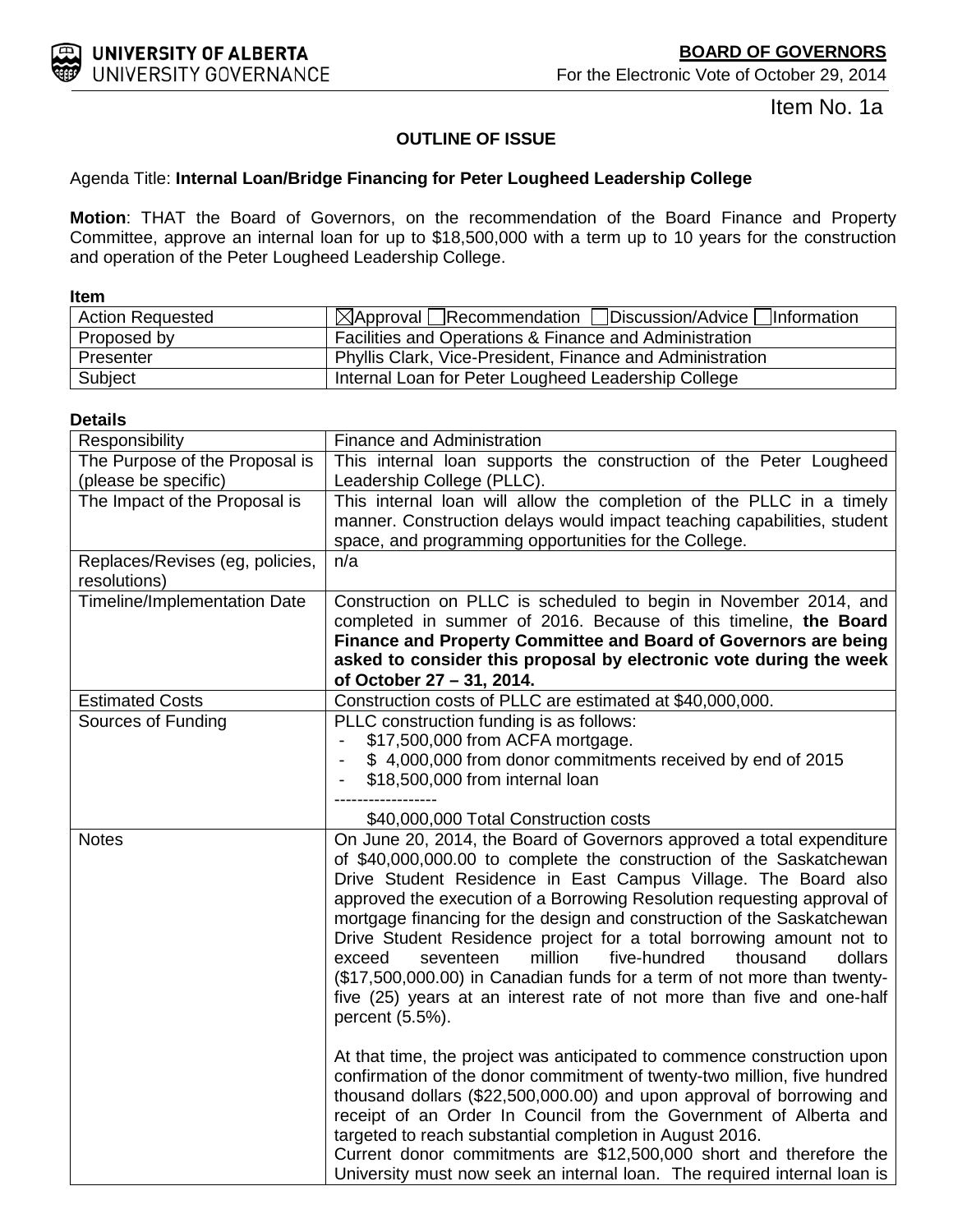

For the Electronic Vote of October 29, 2014

# Item No. 1a

|                                                                                                                                                                        | \$6,000,000 higher than the shortfall since \$6,000,000 of the \$10,000,000<br>in pledged donations will be received between 2016 and 2025.                                                                                                                                                                                                                                                                                                          |
|------------------------------------------------------------------------------------------------------------------------------------------------------------------------|------------------------------------------------------------------------------------------------------------------------------------------------------------------------------------------------------------------------------------------------------------------------------------------------------------------------------------------------------------------------------------------------------------------------------------------------------|
|                                                                                                                                                                        | As of September 30, 2014 total internal loans outstanding were \$16.9<br>million. The following three internal loans make up the majority of this<br>balance; Soaring Estates \$8.0 million, East Campus Housing \$4.8 million<br>and Mattheis Ranch \$2.2 million.                                                                                                                                                                                  |
|                                                                                                                                                                        | From an investment perspective internal loans form part of the<br>University's mid-term investment strategy for the non-endowed funds.<br>Based on the constraints contained in the University Funds Investment<br>Policy, the maximum available for investment in internal loans is<br>currently \$53 million.                                                                                                                                      |
| <b>Alignment with Guiding Docs</b>                                                                                                                                     | Dare to Discover, Dare to Deliver, Comprehensive Institutional Plan                                                                                                                                                                                                                                                                                                                                                                                  |
| Compliance with Legislation,<br>Policy and/or Procedure<br>Relevant to the Proposal<br>(please <b>quote</b> legislation and<br>include identifying section<br>numbers) | <b>UAPPOL Internal Loan Policy states:</b><br>3 (b) "Internal loans in excess of one (1) million dollars but less than five<br>(5) million dollars and internal loans with amortization periods in excess<br>of five (5) years will require the approval of the Board Finance and<br>Property Committee."                                                                                                                                            |
|                                                                                                                                                                        | <b>Board Finance and Property Committee Terms of Reference:</b>                                                                                                                                                                                                                                                                                                                                                                                      |
|                                                                                                                                                                        | <b>MANDATE OF THE COMMITTEE</b><br>3. Without limiting the generality of the foregoing, the Committee shall:                                                                                                                                                                                                                                                                                                                                         |
|                                                                                                                                                                        | f) approve original Capital Expenditure Authorization Request (CEAR) or<br>individual Supplemental CEARs up to a maximum of \$7 million and<br>aggregate total CEAR and Supplemental CEARs up to a maximum of<br>\$14 million. The Vice-President (Facilities and Operations) is authorized<br>to approve original CEARs or individual Supplemental CEARs up to \$2<br>million and aggregate total CEAR and Supplemental CEARs up to \$4<br>million. |
|                                                                                                                                                                        | The Internal Loan Policy is a Board of Governors approved policy.<br>Board of Governors approval is being sought for an exception to<br>this policy in support of this strategic initiative.                                                                                                                                                                                                                                                         |

## **Routing** (Include meeting dates)

| <b>Consultative Route</b>   | Phyllis Clark, Vice-President (Finance and Administration)            |  |  |
|-----------------------------|-----------------------------------------------------------------------|--|--|
|                             | Don Hickey, Vice-President (Facilities and Operations)                |  |  |
| Approval Route (Governance) | Board of Governors - information briefing - October 24, 2014          |  |  |
| (including meeting dates)   | Board Finance and Property Committee -for recommendation (by          |  |  |
|                             | electronic vote) - October 27, 2014                                   |  |  |
|                             | Board of Governors - for approval (by electronic vote) - Oct 29, 2014 |  |  |
| <b>Final Approver</b>       | <b>Board of Governors</b>                                             |  |  |

## Attachment:

1. Peter Lougheed Leadership College Internal Loan Amortization (1 page)

*Prepared by:* Richard Allin, Cash Manager, [richard.allin@ualberta.ca](mailto:richard.allin@ualberta.ca) Revised: 10/29/2014